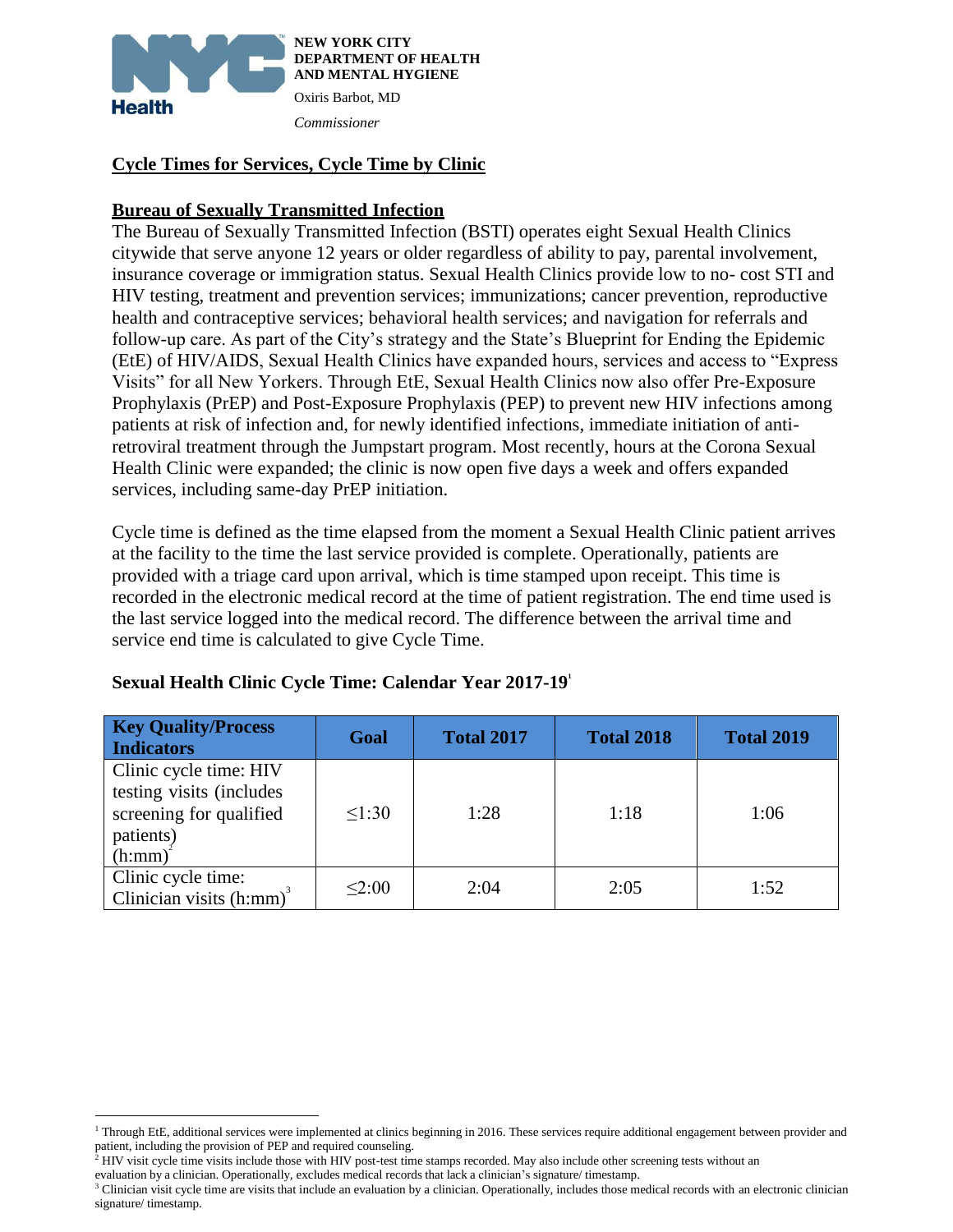# **PATIENT CYCLE TIME HIV VISITS (h:mm)** <sup>4</sup>

Data obtained from BSTI's Electronic Medical Record

| <b>Clinic</b>      | 2019<br>Q <sub>1</sub> | 2019<br>Q <sub>2</sub> | 2019<br>$\overline{Q}3$ | 2019<br>Q <sub>4</sub> |
|--------------------|------------------------|------------------------|-------------------------|------------------------|
| Central Harlem     | 1:13                   | 1:13                   | 1:13                    | 1:08                   |
| Chelsea            | 0:36                   | 0:38                   | 0:39                    | 0:46                   |
| Corona             | 1:08                   | 1:12                   | 1:10                    | 1:08                   |
| Crown Heights      | 1:26                   | 1:29                   | 1:27                    | 1:14                   |
| <b>Fort Greene</b> | 1:20                   | 1:18                   | 1:19                    | 1:24                   |
| Jamaica            | 1:10                   | 1:14                   | 1:12                    | 1:21                   |
| Morrisania         | 1:20                   | 1:19                   | 1:20                    | 1:21                   |
| Riverside          | 1:17                   | 1:13                   | 1:15                    | 1:18                   |
| <b>Overall</b>     | 1:08                   | 1:07                   | 1:12                    | 1:04                   |

# **PATIENT CYCLE TIME CLINICIAN VISITS (h:mm)**

Data obtained from BSTI's Electronic Medical Record

| <b>Clinic</b>      | 2019<br>Q1 | 2019<br>Q <sub>2</sub> | 2019<br>Q <sub>3</sub> | 2019<br>Q <sub>4</sub> |
|--------------------|------------|------------------------|------------------------|------------------------|
| Central Harlem     | 1:45       | 1:42                   | 1:41                   | 1:47                   |
| Chelsea            | 1:54       | 1:48                   | 2:05                   | 2:05                   |
| Corona             | 1:30       | 1:36                   | 1:30                   | 1:29                   |
| Crown Heights      | 1:57       | 2:06                   | 2:10                   | 2:13                   |
| <b>Fort Greene</b> | 1:57       | 1:47                   | 1:55                   | 1:53                   |
| Jamaica            | 1:49       | 1:47                   | 1:45                   | 1:55                   |
| Morrisania         | 2:05       | 1:53                   | 1:53                   | 2:11                   |
| Riverside          | 1:49       | 1:34                   | 1:44                   | 1:47                   |
| <b>Overall</b>     | 1:53       | 1:47                   | 1:53                   | 1:57                   |

 $\overline{a}$ 4 Information given is the average of measurable cycle time per visit, within each clinic. Overall, measurable cycle time is average for all patient visits throughout all Sexual Health Clinics.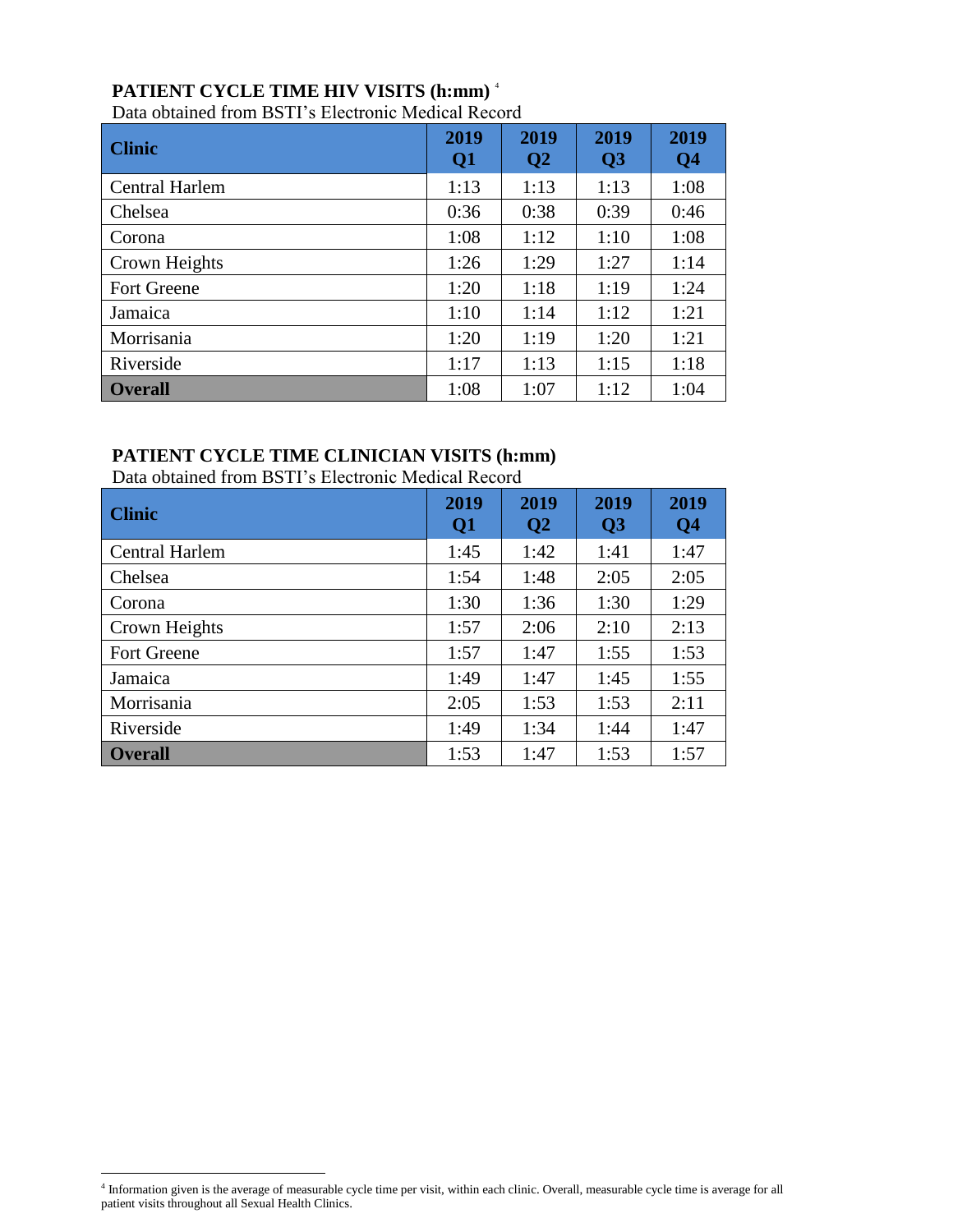#### **Bureau of Tuberculosis Control**

Bureau of Tuberculosis Control (BTBC) operates chest centers in four boroughs. BTBC chest centers are super specialist clinics that provide exclusive tuberculosis care from diagnosis to treatment completion. Patients identified with other medical issues are referred to health care providers of their choice or specialist practitioners as determined by a BTBC physician.

Cycle time is collected by using the CDC's Patient Flow Analysis (PFA) system and the clinic electronic medical record. The primary data collected for PFA is time-based and captured by staff manually as patients enter the clinic and move from one station to the next, up to the time of departure.

## **Tuberculosis Control Clinic Cycle Time: Calendar Year 2017-19**

| <b>Key Quality/Process</b> | Goal   | <b>Total 2017</b> | <b>Total 2018</b> | <b>Total 2019</b> |
|----------------------------|--------|-------------------|-------------------|-------------------|
| <b>Indicators</b>          |        |                   |                   |                   |
| Clinic cycle time: All     | < 2:00 | 1:26              | 1:15              | 1:22              |
| patient visit type         |        |                   |                   |                   |
| combined (h:mm)            |        |                   |                   |                   |

# **PATIENT CYCLE TIME**<sup>5</sup> **(h:mm)**

(All patient visits types combined) Data obtained by conducting a patient flow analysis

| <b>Clinic</b>             | 2019<br>Q1 | 2019<br>$\overline{O2}$ | 2019<br>$\overline{O3}$ | 2019<br>Q4 |
|---------------------------|------------|-------------------------|-------------------------|------------|
| Corona                    | 0:53       | 0:42                    | 0.54                    | 1.11       |
| <b>Fort Greene</b>        | 1:11       | 1:29                    | 0.50                    | 0.59       |
| Morrisania                | 0:59       | 1:59                    | 0.57                    | 1.32       |
| <b>Washington Heights</b> | 1:38       | 1:16                    | 1.15                    | 1.48       |
| <b>Total</b>              | 1:10       | 1:21                    | 0.59                    | 1.13       |

 $\overline{a}$ 

<sup>&</sup>lt;sup>5</sup> Class II threshold is  $\leq$  2:00; Class III, IV and V visits thresholds are  $\leq$  3:00